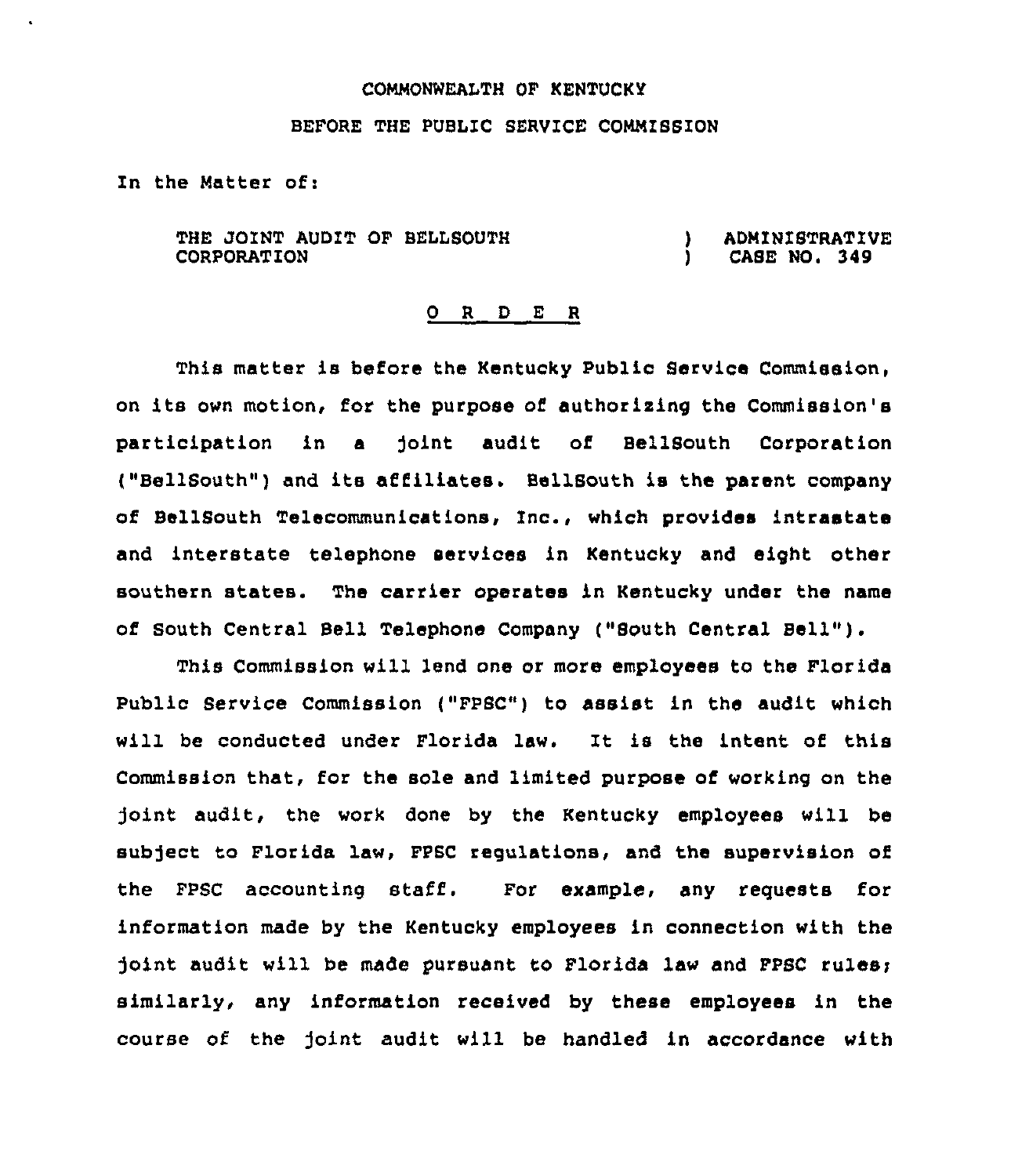Florida laws and FPSC procedures. The Kentucky employees will, if requested by the FPSC, sign agreements to that effect.

In a separate proceeding, this Commission is presently conducting its own investigation of South Central Bell's earnings in Kentucky during the 1991-1994 period.<sup>1</sup> If a Kentucky employee on loan to the FPSC discovers information during the course of the )oint audit which the employee believes should be considered in the Kentucky investigation, the employee will so notify South Central Bell, describing specifically the information or the document, or part thereof, containing the information. Such notification shall be considered a discovery reguest from the Kentucky Commission in Case No. 90-256. In accordance with Kentucky law, South Central Bell shall thereafter produce the information or document, or part thereof, subject to any proprietary orders or other rulings issued in Case No. 90-256.

IT IS THEREFORE ORDERED that certain Commission employees shall be assigned to the BellSouth audit as described herein.

 $\mathbf{1}$ Case No. 90-256, <sup>A</sup> Review of the Rates and Charges and Incentive Regulation Plan of South Central Bell Telephone Company.